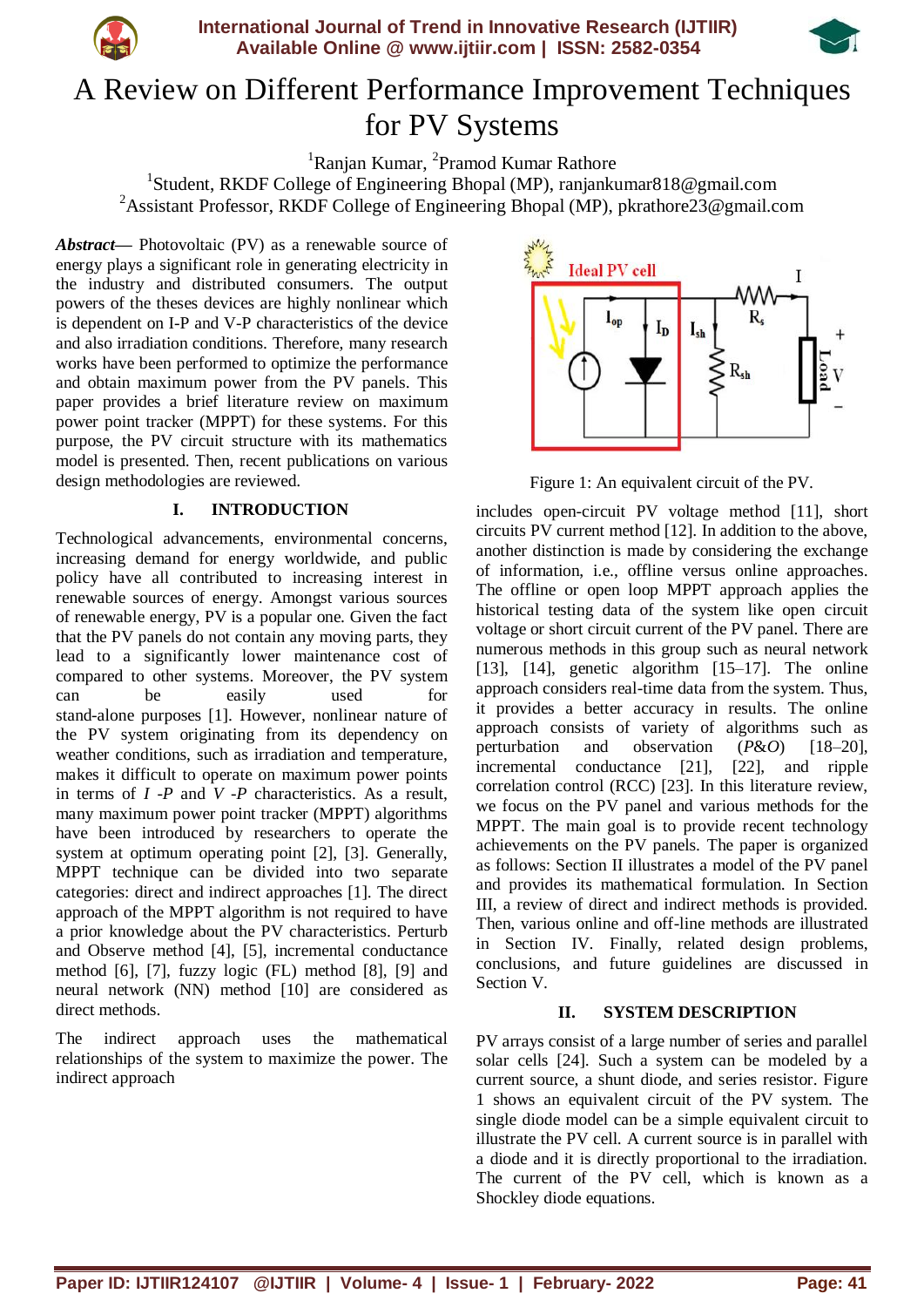





Figure 2: Relationship between output voltage and power of the PV cell under different irradiation conditions.

It is clear from Figure 2 that under a certain irradiation, there is a unique maximum point located at the knee of the curve. Furthermore, this value changes with respect to variation in the irradiation.

#### **III. VARIOUS METHODS FOR MPPT IN THE PV PANELS**

In this section, various direct and indirect methods are demonstrated.

## *A. Direct methods*

Direct methods use the measurement data and computation techniques to maximize the power in the system. The most famous methods in this category are reviewed as follows:

*1) Perturb and Observe (P***&***O) methods:* The main mechanism for the perturb and observe method is simple. This method measures voltage and current of the PV panel and calculates the power. Then, it compares the result with the previous power. After this, the controller changes the duty cycle of the pulse width modulation to enhance the power in the system. The design procedure is straightforward. If the computed power is greater than the previous one, the controller holds the same direction for the duty cycle. However, if the power declines, the controller changes the direction of the duty cycle. In some research works, the perturb and observe method is also known as hill climbing (HC) algorithm [26]. It must be noted that the performance of the perturb and observe controller is high in the environment without disturbance. However, the controller provides a slow tracking which does not have a proper performance in rapidly changing conditions [27]. Therefore, the perturb and observe method often combines with other methods to improve the performance of the method in the presence of the disturbance and varying environments. A new start-stop mechanism based on the perturb and observe method is introduced in [28] to remove the steady state oscillations in the power response and maximize the power. The main aim is to improve the power performance by reducing the perturbation magnitude. However, this method reduces the speed of the system in fast irradiation conditions. Therefore, a tradeoff is made between the speed and steady state oscillation in the system. The proposed method is evaluated in a subMICs-based PV system and the

experimental test scenarios show the performance of the system. An integrated method using the perturb and observe method and fuzzy logic technique is developed in [29] to operate at maximum power output in the presence of variation in solar radiation. The proposed method shows a high performance under varying irradiation conditions. A modified perturb and observe algorithm is presented in [30] to solve the problem of local maximum for the MPPT. The suggested method adds a checking algorithm to the conventional perturb and observe method to monitor all existing maximum powers and then decide how to change the controller to achieve a higher power in the system. The proposed method is validated in two environments consisting of constant and varying irradiation conditions.

*2) Incremental conductance (IC) method:* The Incremental conductance method is developed to address the drawback of the perturb and observe method. The method reduces the tracking time and enhances the power in varying environments [31]. The IC method considers the relationship between current and voltage (*- VI* or *-ddVI* ) to adjust the controller and achieve the maximum power [31]. However, a fixed step mechanism is considered to modify the controller which may take relatively long time to reach the maximum power. Therefore, the performance is still slow in varying conditions. A new IC method is proposed in [32] for nonlinear load. The proposed IC method considers a combination of the conductance and the rate of the conductance to deal with nonlinearity of the load. The suggested method can easily deal with the voltage ripple and provide the MPPT. Simulation results show that the suggested method enhances the maximum power in the PV panel. In [33], An IC method using a PI controller is developed for optimizing power in the PV panel. The method uses a converter with a V-shaped impedance component to generate a higher voltage in comparison with other conventional converters. For test study, three cases including various temperatures, light intensity changes, and load uncertainty are considered. The test results indicate a proper response of the PV panel in all cases.

*3) Fuzzy logic (FL) methods:* Fuzzy logic is an intelligent method which can describe a system with linguistic rules using membership functions [34]. The fuzzy logic can be considered in the PV panels to model uncertainty and nonlinearity in the system and formulate the MPPT problem.

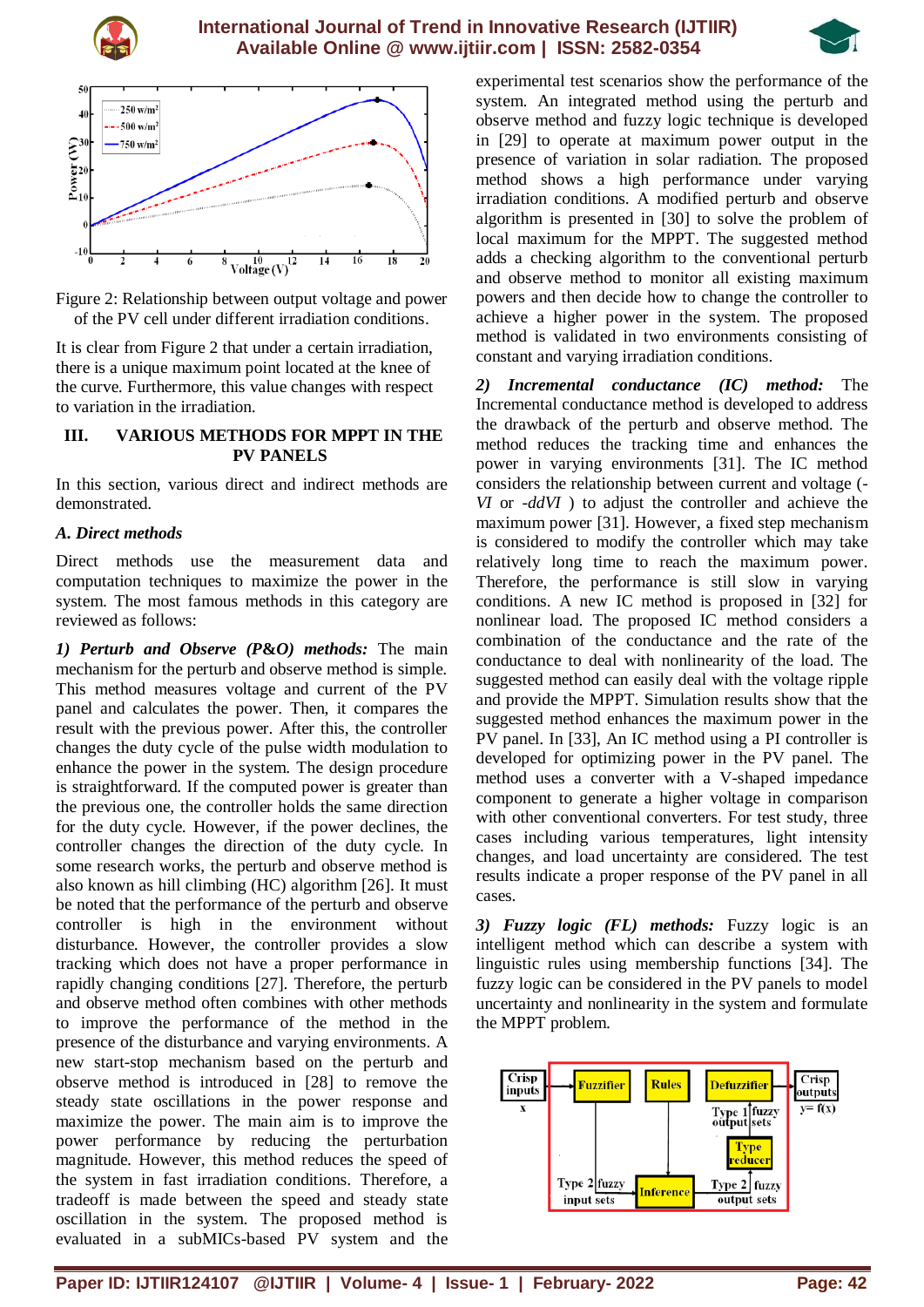



Figure 3: Type 2 fuzzy inference system structure

A combination of fuzzy logic technique and the perturb and observe method is designed to improve the maximum power in PV panel in [35]. The proposed method utilizes power variation and voltage variation as input to the fuzzy system instead of using error and its variation which enhance the performance of the method. Then, an implementation is performed using the dsPIC digital signal controller (model: *dsPIC*33*FJl*6*GS*502). The experimental test results validate the effectiveness of the method. Furthermore, the fuzzy logicbased controller provides a faster tracking in comparison with conventional fixed step perturb and observe method. A fuzzy logic controller via incremental conductance method is introduced in [36] to optimize the power point tracking in PV panel. The main purpose is to build some fuzzy rules based on conductance formula to achieve the maximum power for the PV panel in varying irradiation and temperature conditions. The simulation results show the capability of the proposed system in various weather conditions. A type 2 fuzzy controller is considered in [37] to achieve the MPPT in a solar cell. Simulation result shows a fast response under changes in the atmospheric conditions. Fuzzy logic type 2 controller (FLC) is designed based on fuzzy logic theory. Figure 5 illustrates type 2 fuzzy inference system structure. The type 2 fuzzy system includes fuzzifier, rule base, defuzzifier, inference engine and type reducer. This structure is similar to type 1 fuzzy inference system. The only difference is the type reducer which is added to the type 2 fuzzy system. It means the method can be formulated in the same way that a type 1 fuzzy system is developed. Due to this fact, this method is also known as interval type 2 fuzzy logic controller (IT2FLC) [38]. The appropriate modeling of uncertainty helps the type 2 fuzzy system achieve a higher accuracy.

*4) Artificial Neural network (ANN) methods:* Artificial neural networks are intelligent methods which can model a system with available input-output data without knowing about the physic of the system. Therefore, the neural networks are known as a block box system [39]. The ANNs are considered to model highly nonlinear systems and reach more accuracy in estimations. An Intelligent technique using feed-forward and Elman neural networks is presented in [40] to forecast the power of the PV panel. Two-year data from the PV panel is used

to train and test the proposed method. The structure of the networks must be selected with respect to the nature of the data. The simulation results show that both of the networks have a proper performance. An adaptive Neuro Fuzzy inference system (ANFIS) is presented in [41] for the high performance tracking in PV panel. The proposed method combines the learning capability of the ANN and FL to improve the accuracy of the system. Therefore, the suggested method is suitable to handle a nonlinear load or varying conditions. Several simulation tests show a higher accuracy of the ANFIS method in comparison with the fuzzy logic.

## **IV. RELATED DESIGN PROBLEMS, CONCLUSIONS AND FUTURE GUIDELINES**

This paper reviewed the most recent control methods for maximizing power in PV and wind panels. The basic concepts of the methods with their advantages and drawbacks were illustrated. In the following, some conclusions and future guidelines are provided:

- 1. The perturb and observe method and incremental conductance method can be easily implemented and have an acceptable performance in stable environments. However, their performances are low in varying conditions. These methods can be combined with other methods like fuzzy logic, genetic algorithm and etc to be suitable for rapidly changing environments.
- 2. Recently, advance control technologies such as siding mode, feedback control have been noticed for the PV system due to their accurate results. Therefore, adaptive advance control methods are highly appreciated to deal with varying conditions such as changes in temperature or irradiation.

## *References*

- [1] V. Salas, E. Olias, A. Barrado, and A. Lazaro, "Review of the maximum power point tracking algorithms for stand-alone photovoltaic systems," Solar energy materials and solar cells, vol. 90, no. 11, pp.1555–1578, 2006.
- [2] A. Manmohan, A. Prasad, R. Dharavath, S. P. Karthikeyan, and I. J. Raglend, "Up and down conversion of photons with modified perturb and observe mppt technique for efficient solar energy generation," Energy Procedia, vol. 117, pp. 786– 793, 2017.
- [3] M. Abdulkadir and A. H. M. Yatim, "Hybrid maximum power point tracking technique based on pso and incremental conductance," in Energy Conversion (CENCON), 2014 IEEE Conference on. IEEE, 2014, pp. 271–276.
- [4] S. Hajighorbani, M. M. Radzi, M. Ab Kadir, and S. Shafie, "Novel hybrid maximum power point tracking algorithm for pv systems under partially shaded conditions," in Control Conference (ASCC),  $2015 \, 10^{th}$  Asian. IEEE, 2015, pp. 1–6.
- [5] Q. A. Sias and I. Robandi, "Recurrence perturb and observe algorithm for mppt optimization under shaded condition," in Intelligent Technology and Its Applications (ISITIA), 2016 International Seminar on. IEEE, 2016, pp. 533–538.
- [6] S. Twaha, J. Zhu, Y. Yan, B. Li, and K. Huang, "Performance analysis of thermoelectric generator using dc-dc converter with incremental conductance based maximum power point tracking," Energy for Sustainable Development, vol. 37, pp. 86–98, 2017.
- [7] A. Loukriz, M. Haddadi, and S. Messalti, Simulation and experimental design of a new advanced variable step size incremental conductance mppt algorithm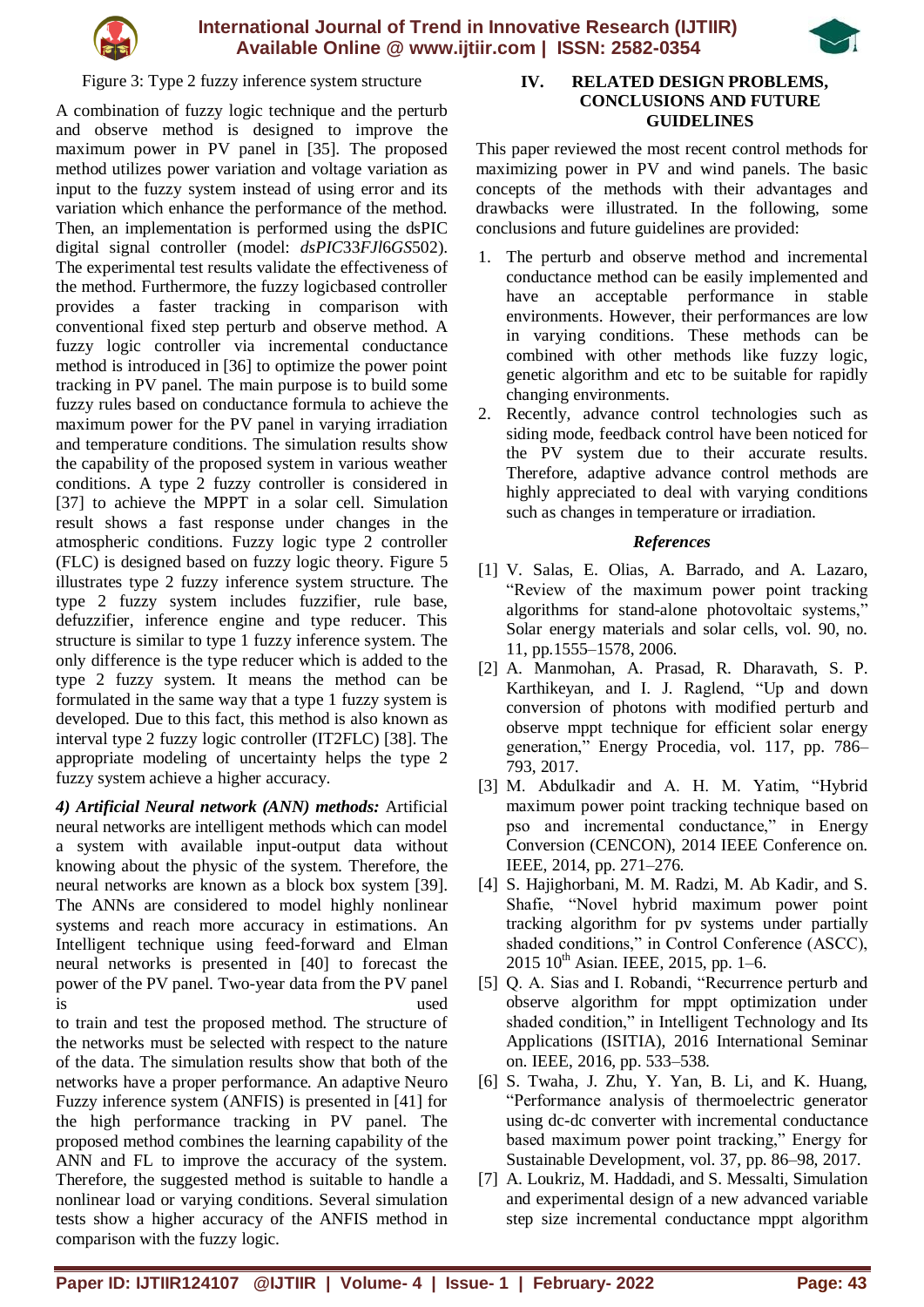



for pv systems," ISA transactions, vol. 62, pp. 30– 38, 2016.

- [8] A. Jouda, F. Elyes, A. Rabhi, and M. Abdelkader, "Optimization of scaling factors of fuzzy–mppt controller for stand-alone photovoltaic system by particle swarm optimization," Energy Procedia, vol. 111, pp. 954–963, 2017.
- [9] L. Matindife and Z. Wang, "Fuzzy logic algorithms based measurement and control system for intermixed biogas and photovoltaic systems," Procedia Manufacturing, vol. 7, pp. 339–344, 2017.
- [10] H. Kato and K. Yamauchi, "Quick mppt microconverter using a limited general regression neural network with adaptive forgetting," in Sustainable Energy Engineering and Application (ICSEEA), 2015 International Conference on. IEEE, 2015, pp. 42–48.
- [11] A. Ramasamy and N. S. Vanitha, "Maximum power tracking for pv generating system using novel optimized fractional order open circuit voltage-foinc method," in Computer Communication and Informatics (ICCCI), 2014 International Conference on. IEEE, 2014, pp. 1–6.
- [12] H. A. Sher, A. F. Murtaza, A. Noman, K. E. Addoweesh, K. AlHaddad, and M. Chiaberge, "A new sensorless hybrid mppt algorithm based on fractional short-circuit current measurement and p&o mppt," IEEE Transactions on Sustainable Energy, vol. 6, no. 4, pp. 1426– 1434, 2015.
- [13] A. Anzalchi and A. Sarwat, "Artificial neural network based duty cycle estimation for maximum power point tracking in photovoltaic systems," in SoutheastCon 2015. IEEE, 2015, pp. 1–5.
- [14] V. V. Ramana and D. Jena, "Maximum power point tracking of pv array under non-uniform irradiance using artificial neural network," in Signal Processing, Informatics, Communication and Energy Systems (SPICES), 2015 IEEE International Conference on. IEEE, 2015, pp. 1–5.
- [15] A. Al-Gizi, A. Craciunescu, and S. Al- hlaihawi, "Improving the performance of pv system using genetically-tuned flc based mppt," in Optimization of Electrical and Electronic Equipment (OPTIM) & 2017 Intl Aegean Conference on Electrical Machines and Power Electronics (ACEMP), 2017 International Conference on. IEEE, 2017, pp. 642– 647.
- [16] A. Badis, M. N. Mansouri, and A. Sakly, "Pso and ga-based maximum power point tracking for partially shaded photovoltaic systems," in Renewable Energy Congress (IREC), 2016 7th International. IEEE, 2016, pp. 1–6.
- [17] H. W. Salih, S. Wang, and B. S. Farhan, "A novel ga-pi optimized controller for mppt based pv in a hybrid pv-diesel power system," in Electric Utility Deregulation and Restructuring and Power Technologies (DRPT), 2015 5th International Conference on. IEEE, 2015, pp. 1288–1293.
- [18] S. Choudhury and P. K. Rout, "Comparative study of m-fis flc and modified p&o mppt

techniques under partial shading and variable load conditions," in India Conference (INDICON), 2015 Annual IEEE.

IEEE, 2015, pp. 1–6.

- [19] M. A. A. M. Zainuri, M. A. M. Radzi, A. C. Soh, and N. A. Rahim, "Development of adaptive perturb and observe-fuzzy control maximum power point tracking for photovoltaic boost dc–dc converter," IET Renewable Power Generation, vol. 8, no. 2, pp. 183–194, 2013.
- [20] S. K. Kollimalla and M. K. Mishra, "A novel adaptive p&o mppt algorithm considering sudden changes in the irradiance," IEEE Transactions on Energy conversion, vol. 29, no. 3, pp. 602–610, 2014.
- [21] D. C. Huynh and M. W. Dunnigan, "Development and comparison of an improved incremental conductance algorithm for tracking the mpp of a solar pv panel," IEEE Transactions on Sustainable Energy, vol. 7, no. 4, pp. 1421–1429, 2016.
- [22] N. Tariba, A. Haddou, H. El Omari, and H. El Omari, "Design and implementation an adaptive control for mppt systems using model reference adaptive controller," in Renewable and Sustainable Energy Conference (IRSEC), 2016 International. IEEE, 2016, pp. 165–172.
- [23] M. Rafiei, M. Abdolmaleki, and A. H. Mehrabi, "A new method of maximum power point tracking (mppt) of photovoltaic (pv) cells using impedance adaption by ripple correlation control (rcc)," in Electrical Power Distribution Networks (EPDC), 2012 Proceedings of 17th Conference on. IEEE, 2012, pp. 1–8.
- [24] G. Walker et al., "Evaluating mppt converter topologies using a matlab pv model," Journal of Electrical & Electronics Engineering, Australia, vol. 21, no. 1, p. 49, 2001.
- [25] M. Veerachary, T. Senjyu, and K. Uezato, "Voltage-based maximum power point tracking control of pv system," IEEE Transactions on aerospace and electronic systems, vol. 38, no. 1, pp. 262–270, 2002.
- [26] A. Jusoh, T. Sutikno, T. K. Guan, and S. Mekhilef, "A review on favourable maximum power point tracking systems in solar energy application," TELKOMNIKA (Telecommunication Computing Electronics and Control), vol. 12, no. 1, pp. 6–22, 2014.
- [27] D. Sera, R. Teodorescu, J. Hantschel, and M. Knoll, "Optimized maximum power point tracker for fast-changing environmental conditions," IEEE Transactions on Industrial Electronics, vol. 55, no. 7, pp. 2629–2637, 2008.
- [28] O. Khan and W. Xiao, "Integration of start–stop mechanism to improve maximum power point tracking performance in steady state," IEEE Transactions on Industrial Electronics, vol. 63, no. 10, pp. 6126–6135, 2016.